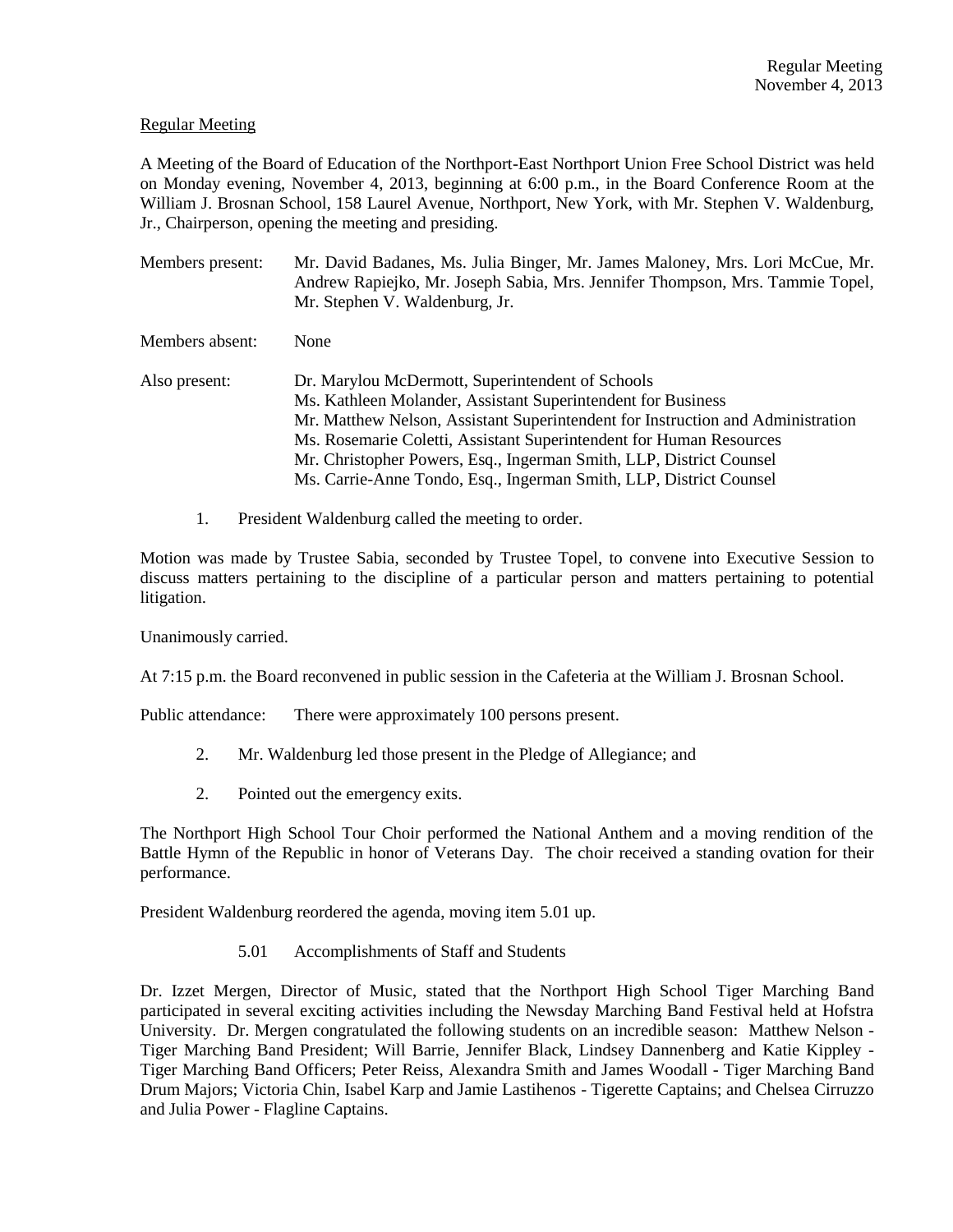President Waldenburg and Superintendent McDermott congratulated the students on their accomplishments and presented them with commendations from the Board.

Motion was made by Trustee Sabia, seconded by Trustee McCue, to approve all items under 4.

### 4. APPROVAL OF MINUTES

- 4.01 Minutes
	- 4.01.1 Regular Meeting, October 7, 2013
	- 4.01.2 Special Meeting, October 16, 2013
	- 4.01.3 Public Work Session, October 21, 2013
	- 4.01.4 Special Meeting, October 28, 2013

Trustee Badanes requested a revision to the minutes of the October  $21<sup>st</sup>$  Public Work Session. Mr. Badanes asked that the response to his question regarding the narcotic detection dogs be corrected to say "Principal McLaughlin responded that there was no empirical evidence indicating that the narcotic detection dogs had any effect on drug use at the high school."

Trustees Thompson and Sabia questioned the fairness of Trustee Badanes question since there have only been one or two sweeps by the dogs.

Trustee Rapiekjo and President Waldenburg stated that the minutes are not verbatim but a summary of what happened at the meetings and felt that the minutes should be left as is.

Vote on Trustee Sabia's motion to approve all items under 4. was unanimously carried.

# 5. SPECIAL REPORTS/ANNOUNCEMENTS FROM THE SUPERINTENDENT

5.02 For Information: Upcoming Meetings

President Waldenburg reviewed the upcoming Board meetings of November 18<sup>th</sup> and December 9th

Dr. Marylou McDermott, Superintendent of Schools, announced that Tuesday is Superintendent's Conference Day and there is no school for students but faculty and staff will attend professional development workshops.

The Superintendent announced that Senator Flanagan is hosting a school forum at Ward Melville High School. The invitation was extended to the twelve school districts in his senatorial district and 50 members from each community can attend. Dr. McDermott stated that members of the Board, administration, teachers and PTA will be invited to attend.

Dr. McDermott announced that the New York State Education Department has approved the renovations to the three secondary auditoriums and the District is hoping to get the timeline approved by the architects to start the work at East Northport Middle School in December and at Northport High School on June 1st.

### 6. COMMUNICATIONS

There were no communications to the Board.

# 7. PUBLIC PARTICIPATION

There was no public participation.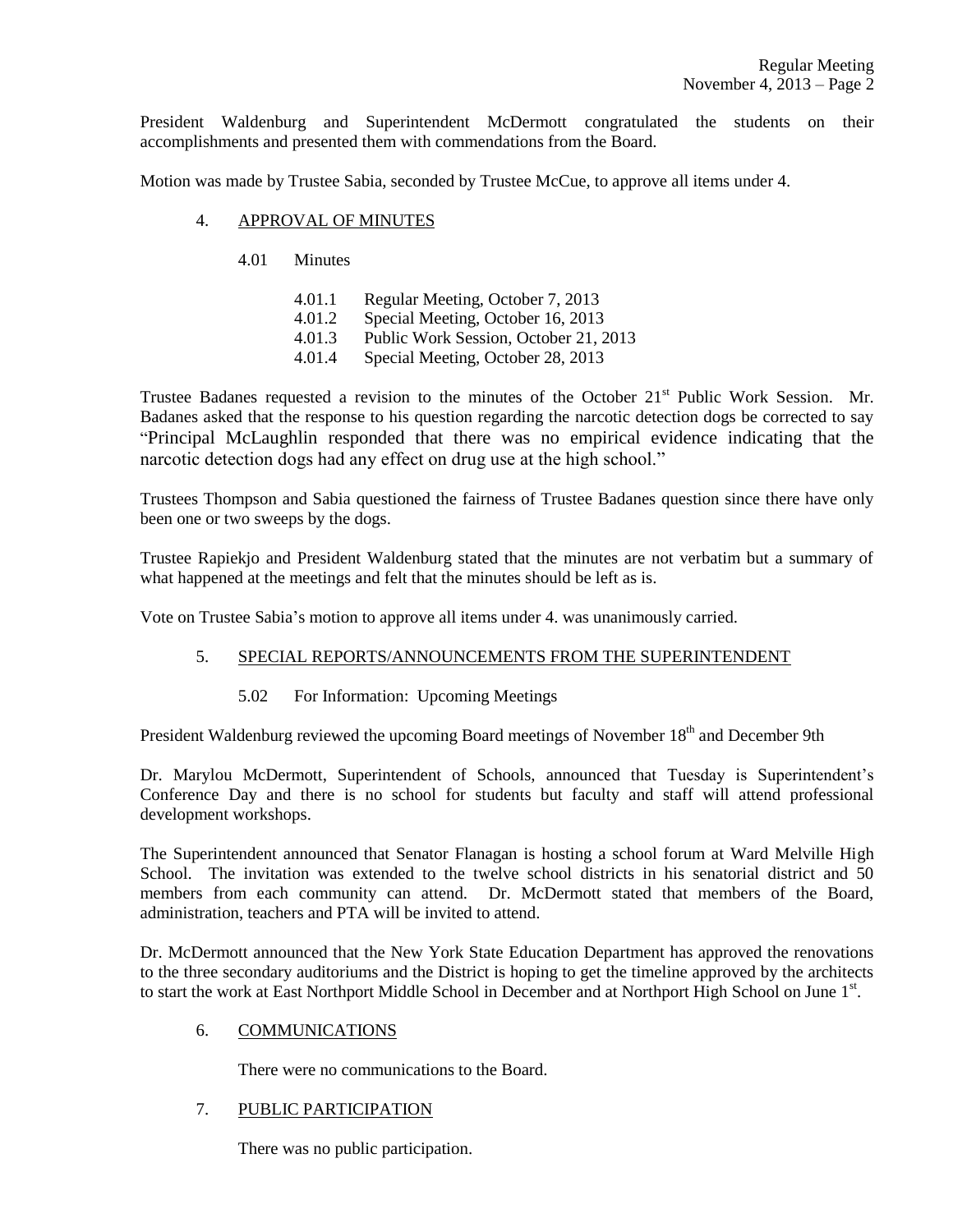### 8. SUPERINTENDENT'S REPORT, GENERAL – FOR BOARD ACTION

Motion was made by Trustee Thompson, seconded by Trustee Sabia, to approve item 8.01, severing Section G.

8.01 Personnel Action Report, dated November 4, 2013, attached and made part of the official minutes.

Vote on Trustee Thompson's motion to approve item 8.01, severing Section G, was unanimously carried.

Motion was made by Trustee Maloney, seconded by Trustee Sabia, to approve item 8.01, Section G.

Vote on Trustee Maloney's motion to approve item 8.01, Section G was as follows:

YES: Mr. Badanes, Ms. Binger, Mr. Maloney, Mrs. McCue, Mr. Rapiejko, Mr. Sabia, Mrs. Topel, Mr. Waldenburg

ABSTAIN: Mrs. Thompson

Motion passed.

Motion was made by Trustee Thompson, seconded by Trustee Sabia, to approve items 8.02 through 9.41

8.02 Schedule J – Committee on Special Education, dated November 4, 2013, attached and made part of the official minutes

8.03 Approving request for travel for students to countries outside of the United States during the 2013-2014 school year:

• Quebec & Montreal – April 11 – April 15, 2014

# 9. SUPERINTENDENT'S REPORT, FINANCIAL – FOR BOARD ACTION

9.01 Declaring the attached vehicle owned by the School District, that is no longer cost effective to repair, as surplus and sold.

9.02 Approving the following donations to the District:

9.02.1 To the Robert and Marjorie Krueger Scholarship Fund: \$25.00 from Leslie Darland; \$25.00 from Jill and Roger Shellabarger Mueller; \$50.00 from Joyce and Mark Schweibish; \$100.00 from Beverly and Robert Kissam; \$100.00 from Karla and Gregory Good; \$100.00 from Janet Unyoung Sun; \$100.00 from Kimberly, Lisa, Paul and Kevin Silvi; \$25.00 from Carl and Christa Wanamaker; \$75.00 from James and Debra Koziarz; \$25.00 from Jeffery Kurland and Suzanne Schultz; \$50.00 from Barry and Shari Mohr; \$50.00 from David and Marla Clark; \$50.00 from Stephen and Judy Bundra; \$100.00 from Kenneth Fishbain and Nancy Grossman; \$25.00 from Diana Cherryholmes; \$25.00 from Gene Wandel; \$25.00 from Lois Elsinger

9.03 Approving Treasurer's Report and Monthly Summary of Receipts and Disbursements:

9.03.1 Treasurer's Report for the period August 1, 2013 through August 31, 2013 9.03.2 Monthly Summary of Receipts and Disbursements for the month ending

August 31, 2013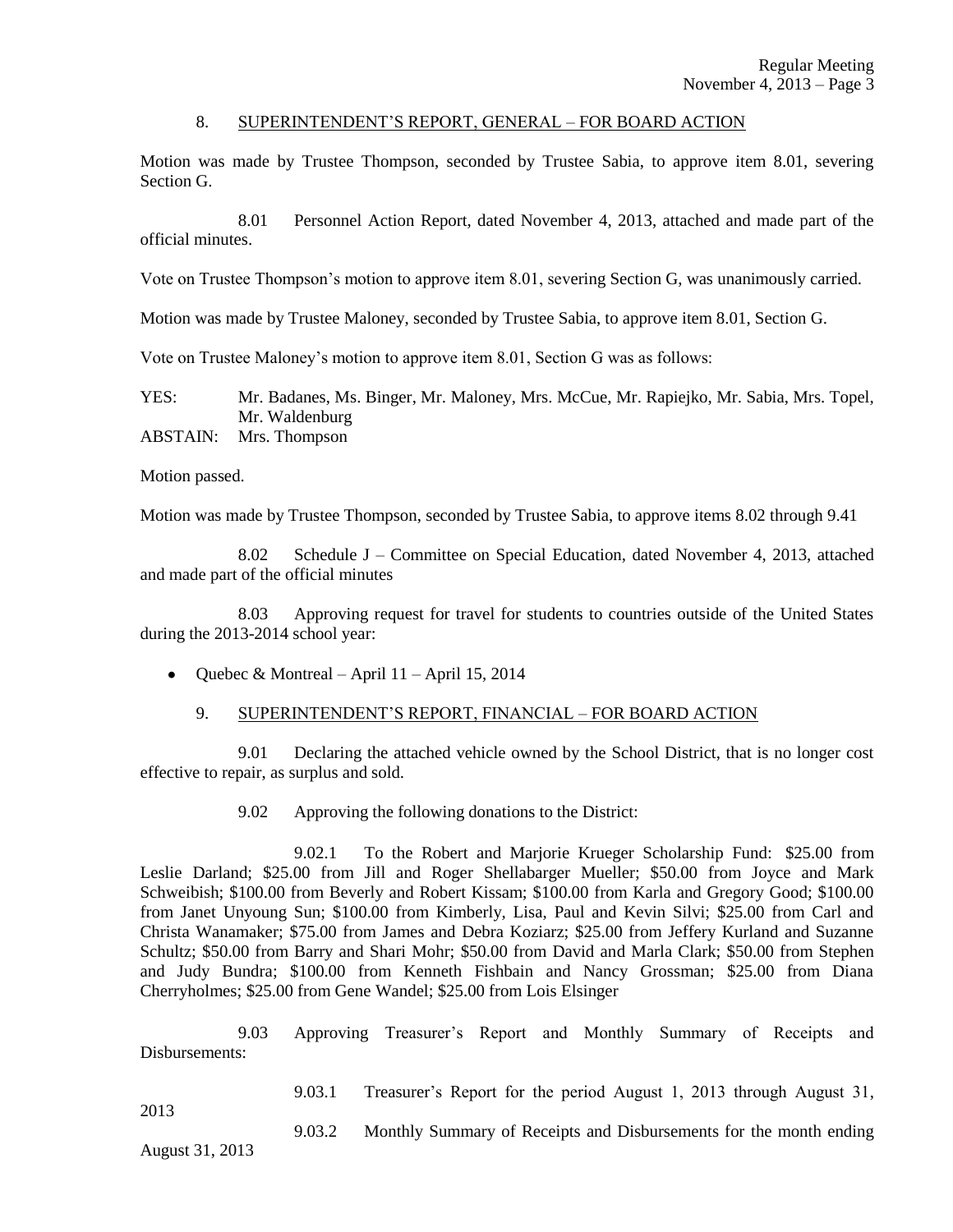9.04 Approving the Schedule of Investments as of August 31, 2013

9.05 Approving the Collateral Schedule as of August 31, 2013

9.06 Approving the Bank Reconciliation Report for the Month ended August 31, 2013

9.07 Approving the General Fund Projected Cash Flow Statement for the year ending 2013-2014, Actual Data July 1, 2013 – August 31, 2013, Estimated Data September 1, 2013 – June 30, 2014

9.08 Approving the Monthly Revenue and Budget Status Report – School Lunch Fund for the months ending July 31, 2013 and August 31, 2013

9.09 Approving the Monthly Revenue and Budget Status Report – Capital Fund for the months ending July 31, 2013 and August 31, 2013

9.10 Approving the Monthly Revenue and Budget Status Report – Special Aid Fund for the months ending July 31, 2013 and August 31, 2013

9.11 Approving the Monthly Revenue and Budget Status Report – General Fund for the months ending July 31, 2013 and August 31, 2013

9.12 Approving the School Lunch Profit and Loss Statement for the month ending June 30, 2013 and the Comparative School Lunch Fund Statement for the fiscal years 2012 and 2013

9.13 Approving the Quarterly Budget Transfer Report for the period April 1, 2013 – June 30, 2013

9.14 Approving the Trial Balance Reports for the period July 1, 2013 to June 30, 2013

9.15 Approving the 2012-2013 Monthly Revenue and Budget Status Report – School Lunch Fund

9.16 Approving the 2012-2013 Monthly Revenue and Budget Status Report – Capital

Fund

Fund

9.17 Approving the 2012-2013 Monthly Revenue and Budget Status Report – Special Aid Fund

9.18 Approving the 2012-2013 Monthly Revenue and Budget Status Report – General

9.19 Approving the following resolution:

"BE IT RESOLVED, that the Board of Education hereby gratefully accepts a donation of \$95.00 from a Northport-East Northport resident whose name is more fully set forth in the attached document, for registration fees for a Northport High School Music Student's participation in the New York State School Music Association Conference and increase the 2013-2014 budget code A2110.4010.30.2100 by \$95.00 for this purpose.

BE IT RESOLVED, that the Board of Education hereby approves an increase in the revenue code A2705 of the 2013-2014 budget by \$95.00 with the understanding that this increase in revenue is the result of a donation from a Northport-East Northport resident."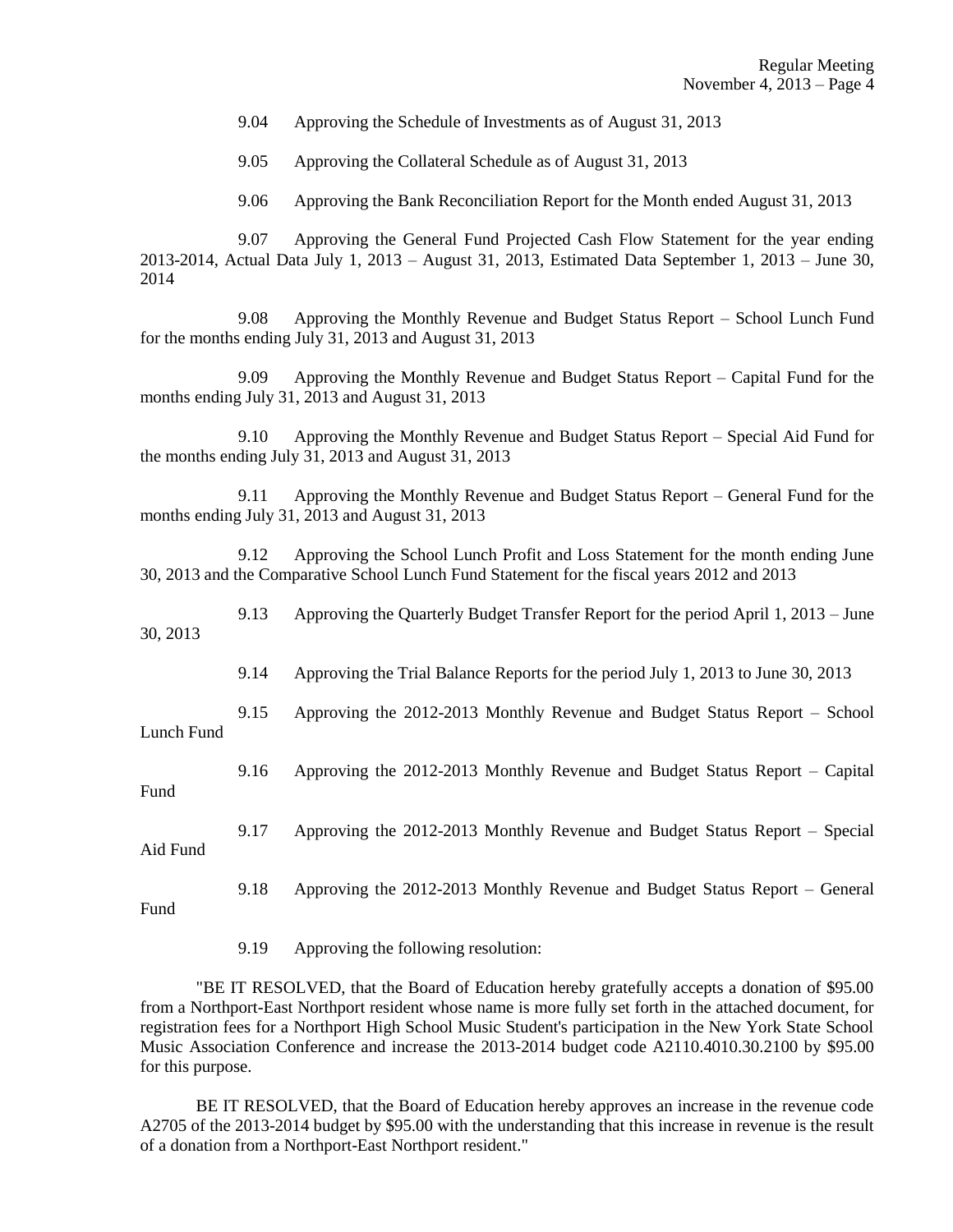9.20 Approving the following resolution:

"RESOLVED, that the Board of Education accept the donation of \$849.76 toward the purchase of supplies for Bellerose Avenue Elementary School and increase the 2013-2014 budget code A2110.5030.17.0200 by \$849.76 for this purpose.

RESOLVED, that the Board of Education hereby approves an increase in the revenue code A2705 of the 2013-2014 budget by \$849.76 with the understanding that this increase in revenue is the result of the Bellerose Avenue Elementary School participation in the Stop and Shop A+ School Rewards Program."

9.21 Approving the following resolution:

"RESOLVED, that the Board of Education accept the donation of \$132 toward the purchase of supplies for Fifth Avenue Elementary School and increase the 2013-2014 budget code A2110.5030.12.0200 by \$132 for this purpose.

RESOLVED, that the Board of Education hereby approves an increase in the revenue code A2705 of the 2013-2014 budget by \$132 with the understanding that this increase in revenue is the result of Fifth Avenue Elementary School's participation in the 'Give with Target' Program."

9.22 Approving the following resolution:

"RESOLVED, that the Board of Education accept the donation of \$311.24 toward the purchase of supplies for Northport Middle School and increase the 2013-2014 budget code A2110.5030.23.0300 by \$311.24 for this purpose.

RESOLVED, that the Board of Education hereby approves an increase in the revenue code A2705 of the 2013-2014 budget by \$311.24 with the understanding that this increase in revenue is the result of Northport Middle School's participation in the Target Take Charge of Education Program."

9.23 Approving a 2013-2014 Supplementary Education Services Agreement between the Northport-East Northport Union Free School District and Clifford S. Trotter Associates (Student Support Services)

9.24 Approving a Supplementary Education Services Agreement between the Northport-East Northport Union Free School District and DLG Music Inc. (IB)

9.25 Approving a Supplementary Education Services Agreement between the Northport-East Northport Union Free School District and DLG Music Inc. (OAS)

9.26 Approving a Supplementary Education Services Agreement between the Northport-East Northport Union Free School District and DLG Music Inc. (DAS)

9.27 Approving a Supplementary Education Services Agreement between the Northport-East Northport Union Free School District and Traveling Wilderness Experience Inc (BAS)

9.28 Approving a Supplementary Education Services Agreement between the Northport-East Northport Union Free School District and Toby Walker (ENMS)

9.29 Approving a Supplementary Education Services Agreement between the Northport-East Northport Union Free School District and Paul Failla (NMS)

9.30 Approving a Supplementary Education Services Agreement between the Northport-East Northport Union Free School District and Paul Failla (ENMS)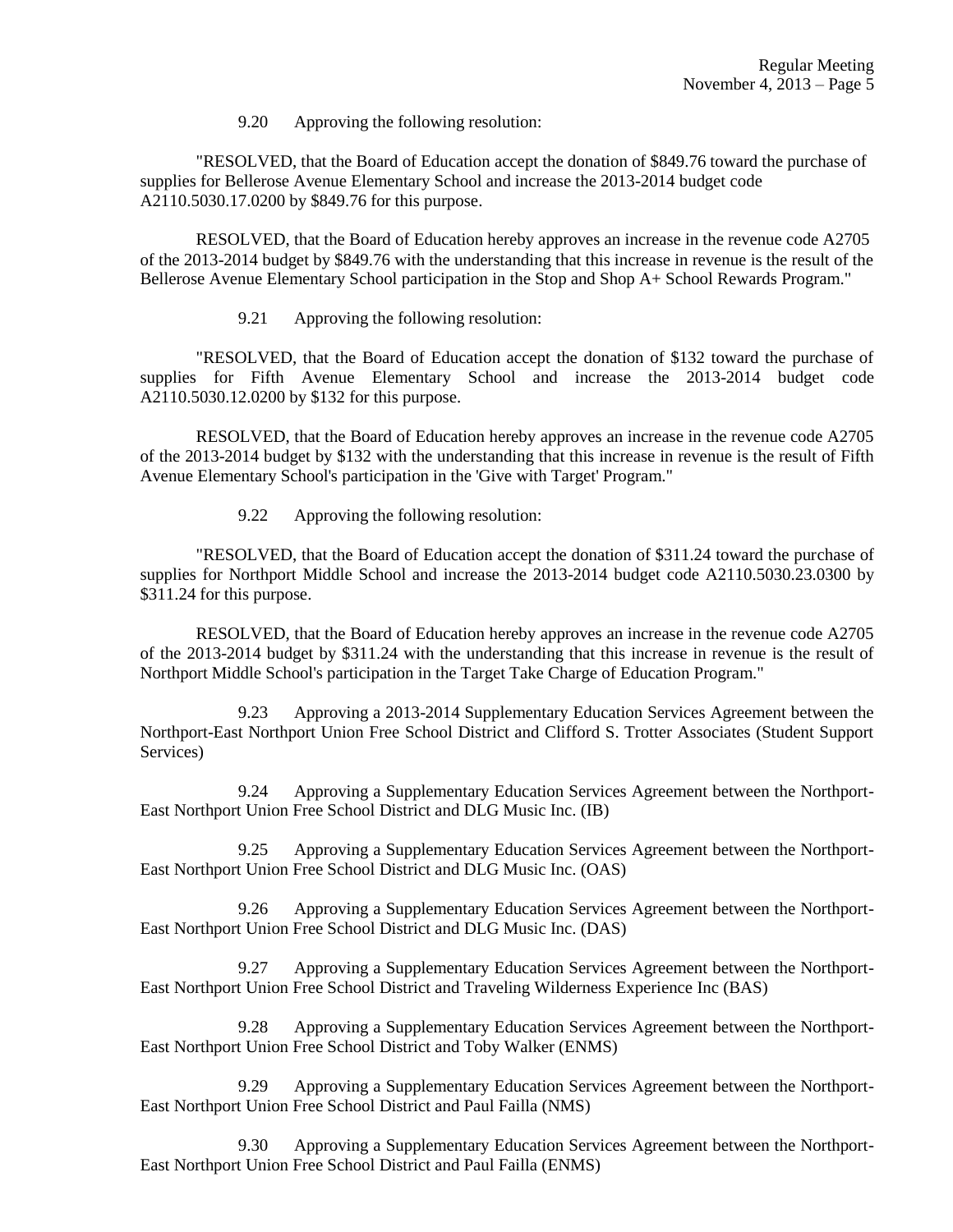9.31 Approving a 2013-2014 Instructional Services Contract between the Northport-East Northport Union Free School District and South County Central School District (Special Education)

9.32 Approving a 2013-2014 Contract for Services between the Northport-East Northport Union Free School District and The Center for Development Disabilities (Special Education)

9.33 Approving a 2013-2014 Managed Services Agreement between the Northport-East Northport Union Free School District and Centris Group/Eastern Suffolk BOCES MSA (Special Education)

9.34 Approving a Rider to Agreement between the Northport-East Northport Union Free School District and Alert Coach Lines, Inc. (NMS)

9.35 Approving a "Power to Learn" Cablevision Grant in the amount of \$500 to be used as seed money for a social awareness/community service project "Empty Bowls" that will be completed by the Northport High School Art Club

9.36 Approving the Claims Auditor's Reports for Warrants and Schedule of Claims for payments dated:

August 2013 (Wire Transfer Report), August 2, 2013 (Payroll Trust & Agency Warrant), August 15, 2013 (Accounts Payable Warrant), August 16, 2013 (Payroll Trust & Agency Warrant), August 30, 2013 (Accounts Payable Warrant), August 30, 2013 (Payroll Trust & Agency Warrant), August 2013 (Claims Audit Report)

9.37 Approving the Claims Auditor's Reports for Warrants and Schedule of Claims for payments dated:

September 2013 (Wire Transfer Report), September 13, 2013 (Payroll Trust & Agency Warrant), September 16, 2013 (Accounts Payable Warrant), September 27, 2013 (Payroll Trust & Agency Warrant), September 30, 2013 (Accounts Payable Warrant), September 2013 (Claims Audit Report)

9.38 Approving Claims Auditor's Report – Payroll Audit for the Payroll Distribution/Audit dated September 27, 2013 (PRS)

9.39 Approving the following resolution:

"BE IT RESOLVED, that the Board of Education hereby gratefully accepts a donation of \$1,868.25 from Northport-East Northport residents whose names are more fully set forth in the attached document, for the purposes of covering the cost of a Northport High School Health Class field trip and increase the 2013-2014 budget code A2110.4161.30.2903 by \$1,868.25 for this purpose.

BE IT RESOLVED, that the Board of Education hereby approves an increase in the revenue code A2705 of the 2013-2014 budget by \$1,868.25 with the understanding that this increase in revenue is the result of donations from Northport-East Northport residents."

9.40 Recommendation to approve a Supplementary Education Services Agreement between the Northport-East Northport Union Free School District and David Levine (NMS)

9.41 Recommendation to approve the following resolution:

"WHEREAS, the Board of Education of the Northport-East Northport Union Free School District publicly requested proposals for a "District-wide Energy Project" (The "Project") on May 31, 2012;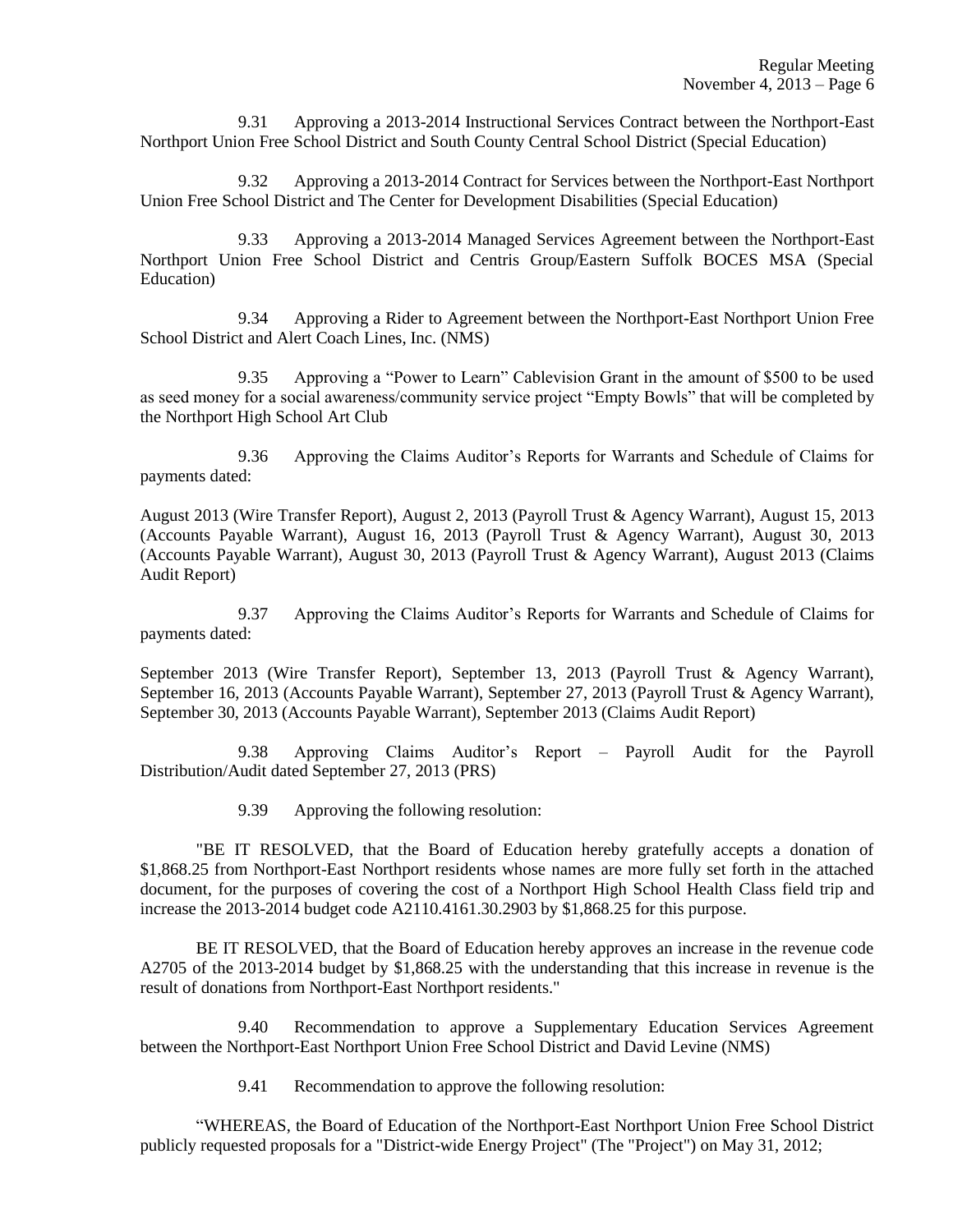WHEREAS, the School District received proposals from energy performance contracting firms in response to its request for proposals, which were opened by the School District on August 2, 2012;

WHEREAS, the School District Administration and the School District's Engineer, ECG Engineering, P.C. ("ECG") reviewed and evaluated the proposals submitted by the energy performance contracting firms in connection with the Project;

WHEREAS, based upon said review and evaluation of the proposals, Johnson Controls, Inc. ("JCI") was requested to perform a detailed Energy Performance Audit of the School District's facilities;

WHEREAS, the Board of Education authorized JCI to perform a detailed Energy Performance Audit at no cost to the District at is public Board meeting held on October 1, 2012;

WHEREAS, JCI subsequently performed a Detailed Energy Performance Audit for the proposed energy performance project at the School District;

WHEREAS, JCI submitted said Energy Audit to the School District in or about February 2013;

WHEREAS, based upon the School District Administration's review of the Energy Project, the Detailed Energy Audit submitted by JCI and the recommendation of ECG Engineering, P.C. in connection with its review and examination of the Energy Project and the Detailed Energy Audit, the School District Administration recommends that the Board of Education enter into the energy performance contract with JCI in accordance with the terms and conditions of the energy performance agreement attached hereto; and

WHEREAS, the Board of Education has determined that it is in the best interest of the School District to enter into an energy performance contract with JCI;

NOW THEREFORE, BE IT RESOLVED, that the Board of Education of the Northport-East Northport Union Free School District authorizes the Board of Education to enter into an energy performance contract with JCI, for the purpose of improving the efficiency of the School District's energy systems in accordance with the terms and conditions set forth in the attached energy performance contract; and,

BE IT FURTHER RESOLVED, that the Board of Education authorizes the Board President to execute the necessary documents to effectuate said energy performance contract between the Board of Education and JCI."

Several Trustees stated that they were very pleased with the hard work of the Operations and Maintenance Committee on the Energy Performance Contract. Board Counsel Carrie-Anne Tondo gave a brief description of what the Energy Performance Contract involves.

Vote on Trustee Thompson's motion to approve items under 8.02 through 9.41, was unanimously carried.

### 10. SUPERINTENDENT' REPORT – FOR INFORMATION ONLY

### 10.01 Schedule H – Use of Facilities

### 11. UNFINISHED BUSINESS

Trustee Maloney inquired about the status of the letter regarding high stakes testing to the Governor and State Education Commissioner.

Dr. McDermott stated that she met with the APPR Committee and will be meeting with administration tomorrow to review the final draft of the letter which will be presented to the Board on November  $18<sup>th</sup>$ . In